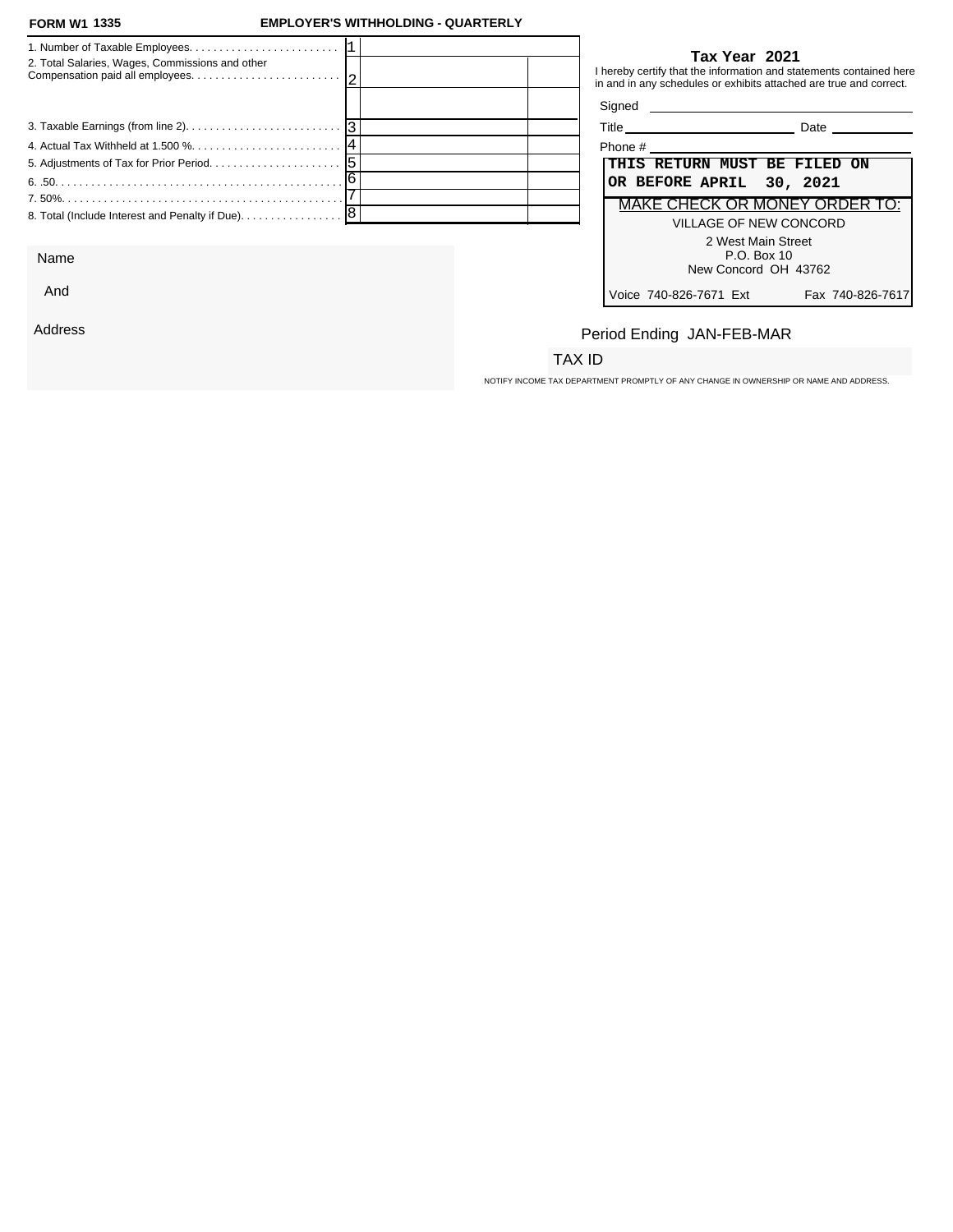### **FORM W1 1335**

And

Address

### **FORM W1 EMPLOYER'S WITHHOLDING - QUARTERLY**

|                                                 | Tax Year 2021                                                                                                                             |
|-------------------------------------------------|-------------------------------------------------------------------------------------------------------------------------------------------|
| 2. Total Salaries, Wages, Commissions and other | I hereby certify that the information and statements contained here<br>in and in any schedules or exhibits attached are true and correct. |
|                                                 | Signed                                                                                                                                    |
|                                                 | Title<br>Date                                                                                                                             |
|                                                 | Phone $#$                                                                                                                                 |
|                                                 | THIS RETURN MUST BE FILED ON                                                                                                              |
|                                                 | OR BEFORE JULY 31, 2021                                                                                                                   |
|                                                 | MAKE CHECK OR MONEY ORDER TO:                                                                                                             |
|                                                 | <b>VILLAGE OF NEW CONCORD</b>                                                                                                             |
|                                                 | 2 West Main Street                                                                                                                        |
| Name                                            | P.O. Box 10                                                                                                                               |

### **Tax Year 2021**

| Title | Date |
|-------|------|
|       |      |

| Phone #                              |                  |
|--------------------------------------|------------------|
| THIS RETURN MUST BE FILED ON         |                  |
| OR BEFORE JULY 31, 2021              |                  |
| <b>MAKE CHECK OR MONEY ORDER TO:</b> |                  |
| VILLAGE OF NEW CONCORD               |                  |
| 2 West Main Street                   |                  |
| P.O. Box 10                          |                  |
| New Concord OH 43762                 |                  |
| Voice 740-826-7671 Ext               | Fax 740-826-7617 |

# Period Ending APR-MAY-JUN

## TAX ID

NOTIFY INCOME TAX DEPARTMENT PROMPTLY OF ANY CHANGE IN OWNERSHIP OR NAME AND ADDRESS.

| <b>FORM W1 1335</b>                                                                                 | <b>EMPLOYER'S WITHHOLDING - QUARTERLY</b> |                                                                                                                                                            |
|-----------------------------------------------------------------------------------------------------|-------------------------------------------|------------------------------------------------------------------------------------------------------------------------------------------------------------|
| 2. Total Salaries, Wages, Commissions and other                                                     |                                           | Tax Year 2021<br>I hereby certify that the information and statements contained here<br>in and in any schedules or exhibits attached are true and correct. |
| 3. Taxable Earnings (from line 2). $\ldots$ . $\ldots$ . $\ldots$ . $\ldots$ . $\ldots$ . $\vert$ 3 |                                           | Title Date Date                                                                                                                                            |
|                                                                                                     |                                           |                                                                                                                                                            |
|                                                                                                     |                                           | THIS RETURN MUST BE FILED ON                                                                                                                               |
|                                                                                                     |                                           | OR BEFORE OCTOBER 31, 2021                                                                                                                                 |
|                                                                                                     |                                           | MAKE CHECK OR MONEY ORDER TO:                                                                                                                              |
|                                                                                                     |                                           | <b>VILLAGE OF NEW CONCORD</b>                                                                                                                              |
| Name                                                                                                |                                           | 2 West Main Street<br>P.O. Box 10<br>New Concord OH 43762                                                                                                  |
| And                                                                                                 |                                           | Voice 740-826-7671 Ext<br>Fax 740-826-7617                                                                                                                 |
| Address                                                                                             |                                           | Period Ending JUL-AUG-SEP                                                                                                                                  |
|                                                                                                     |                                           | TAX ID                                                                                                                                                     |

NOTIFY INCOME TAX DEPARTMENT PROMPTLY OF ANY CHANGE IN OWNERSHIP OR NAME AND ADDRESS.